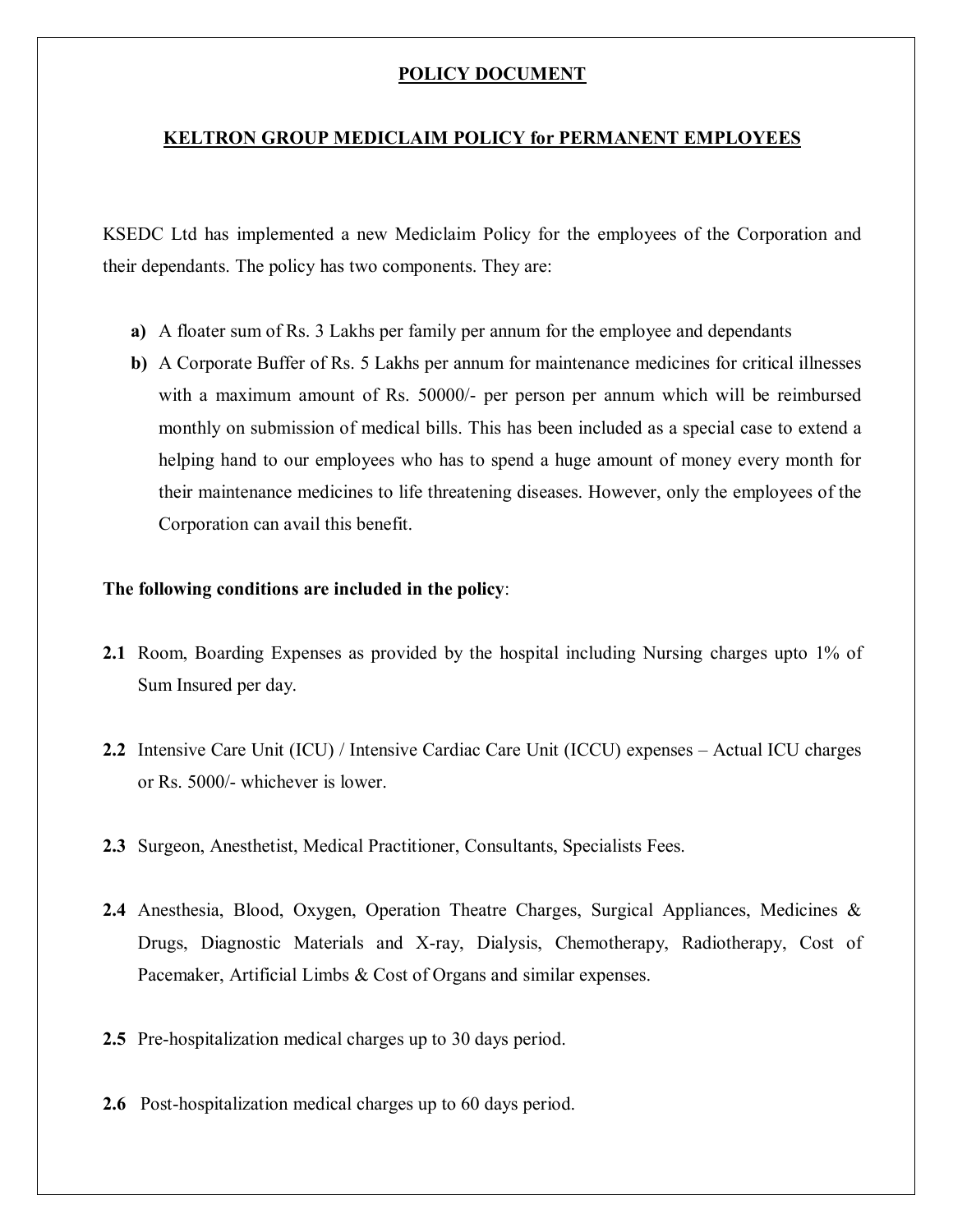- **2.7** LIMIT ON PAYMENT FOR CATARACT: Company's liability for payment of any claim relating to Cataract shall be limited to Actual or maximum of Rs.24000 (inclusive of all charges, excluding service tax), for each eye, whichever is less.
- **2.8** Expenses incurred for Ayurvedic/Homeopathic/Unani Treatment up to 25% of the sum insured provided the treatment for illness/disease and accidental injuries, is taken in a Government hospital or in any institute recognized by Government and /or accredited by Quality Council Of India / National Accreditation Board on Health, excluding centers for spas, massage and health rejuvenation procedures.

# **2.9** CONGENITAL ANOMALY included in the policy.

**2.10** Admission in a Hospital for a minimum period of 24 in patient Care consecutive hours except for specified procedures/ treatments, where such admission could be for a period of less than 24consecutive hours.

| <b>Anti Rabies Vaccination</b>                     | Hysterectomy                                   |
|----------------------------------------------------|------------------------------------------------|
| Appendectomy                                       | Inguinal/Ventral/Umbilical/Femoral Hernia      |
| Coronary Angiography                               | Lithotripsy (Kidney Stone Removal)             |
| Coronary Angioplasty                               | Parenteral Chemotherapy                        |
| Dental surgery following an accident               | Piles / Fistula                                |
| Dilatation & Curettage (D & C) of Cervix           | Prostate                                       |
| Eye surgery                                        | Radiotherapy                                   |
| Fracture / dislocation excluding hairline Fracture | Sinusitis                                      |
| Gastrointestinal Tract system                      | Stone in Gall Bladder, Pancreas, and Bile Duct |
| Haemo-Dialysis                                     | Tonsillectomy,                                 |
| Hydrocele                                          | <b>Urinary Tract System</b>                    |
| Laryngeal Procedures                               | Nasal Polyp Removal                            |

**OR** any other Surgeries / Procedures agreed by TPA/Company which require less than 24 hours hospitalization due to advancement in Medical Technology*.*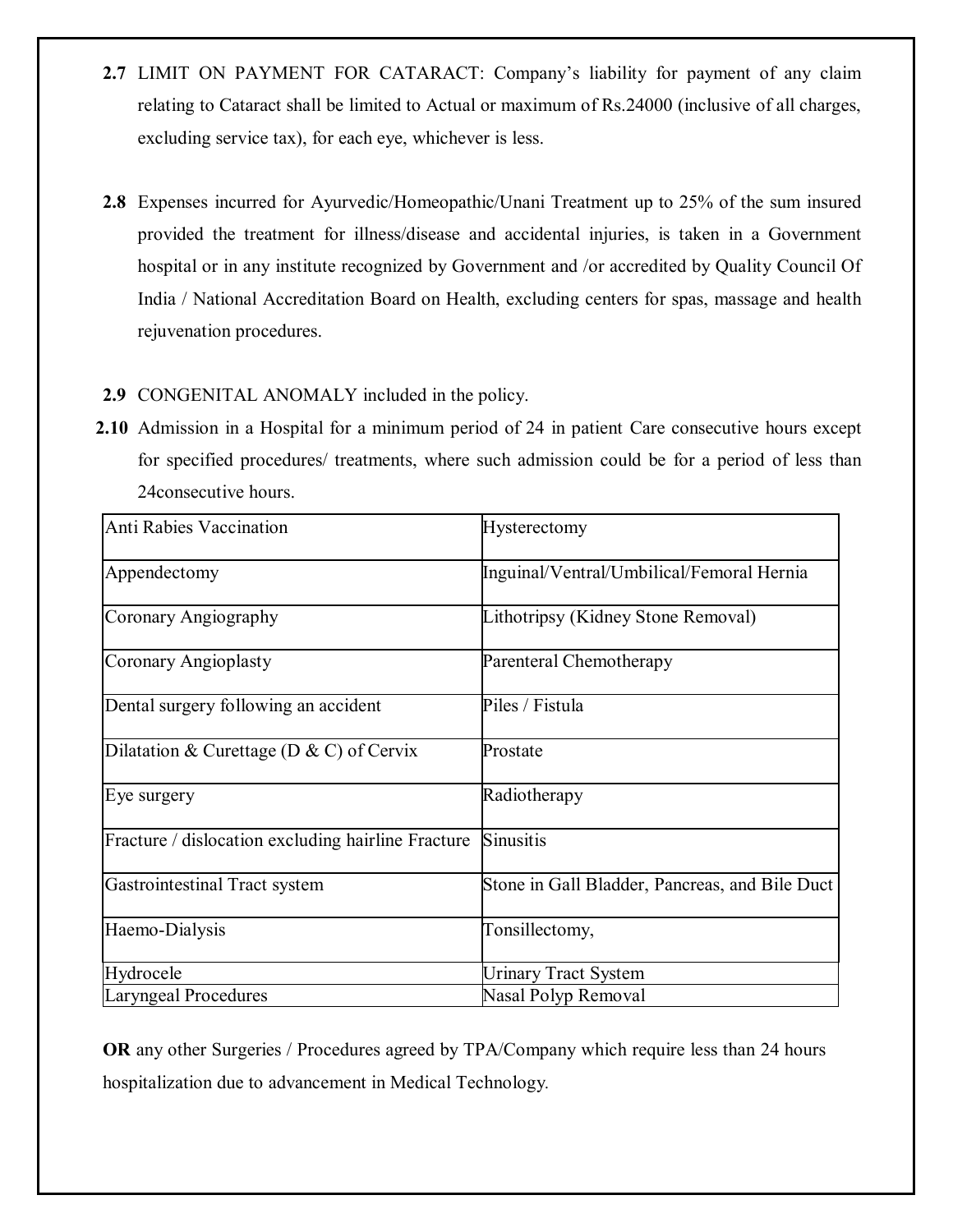- **2.11** Maternity expenses included and shall include:
	- **a.** Medical Treatment Expenses traceable to childbirth (including complicated deliveries and caesarean sections incurred during Hospitalisation),
	- **b.** Expenses towards lawful medical termination of pregnancy during the Policy Period.
	- **c.** The maximum benefit allowable under this clause to be upto Rs.50,000/- except in cases where multiple gynecological procedures are done in which the actual amount upto the sum insured is payable.
	- **d.** Maternity waiting period to be waived off.

### **2.12** PRE-EXISTING CONDITION/DISEASE included.

- **2.13** PORTABILITY**:** Portability of Insurance included.
- **2.14** 30 Days Exclusion waived
- **2.15** Waiting period for all diseases/ailments/conditions waived
- **2.16** No deductible on claims
- **2.17** NOTICE OF CLAIM**:** Preliminary notice of claim with particulars relating to Policy Number, name of insured person in respect of whom claim is to be made, nature of illness/injury and Name and Address of the attending Medical Practitioner/Hospital/Nursing Home to be given to the Company/TPA within 10 days from the date of hospitalization in respect of reimbursement claims.

Final claim along with hospital receipted original Bills/Cash memos**,** claim form and documents as listed in the claim form below to be submitted to the Policy issuing Office/TPA not later than 30 days of discharge from the hospital.

- **a.** Bill, Receipt and Discharge certificate / card from the Hospital.
- **b.** Cash Memos from the Hospitals(s) / Chemists(s), supported by proper prescriptions.
- **c.** Receipt and Pathological test reports from Pathologist supported by the note from the attending Medical Practitioner / Surgeon recommending such Pathological tests.
- **d.** Surgeon's certificate stating nature of operation performed and Surgeons' bill and receipt.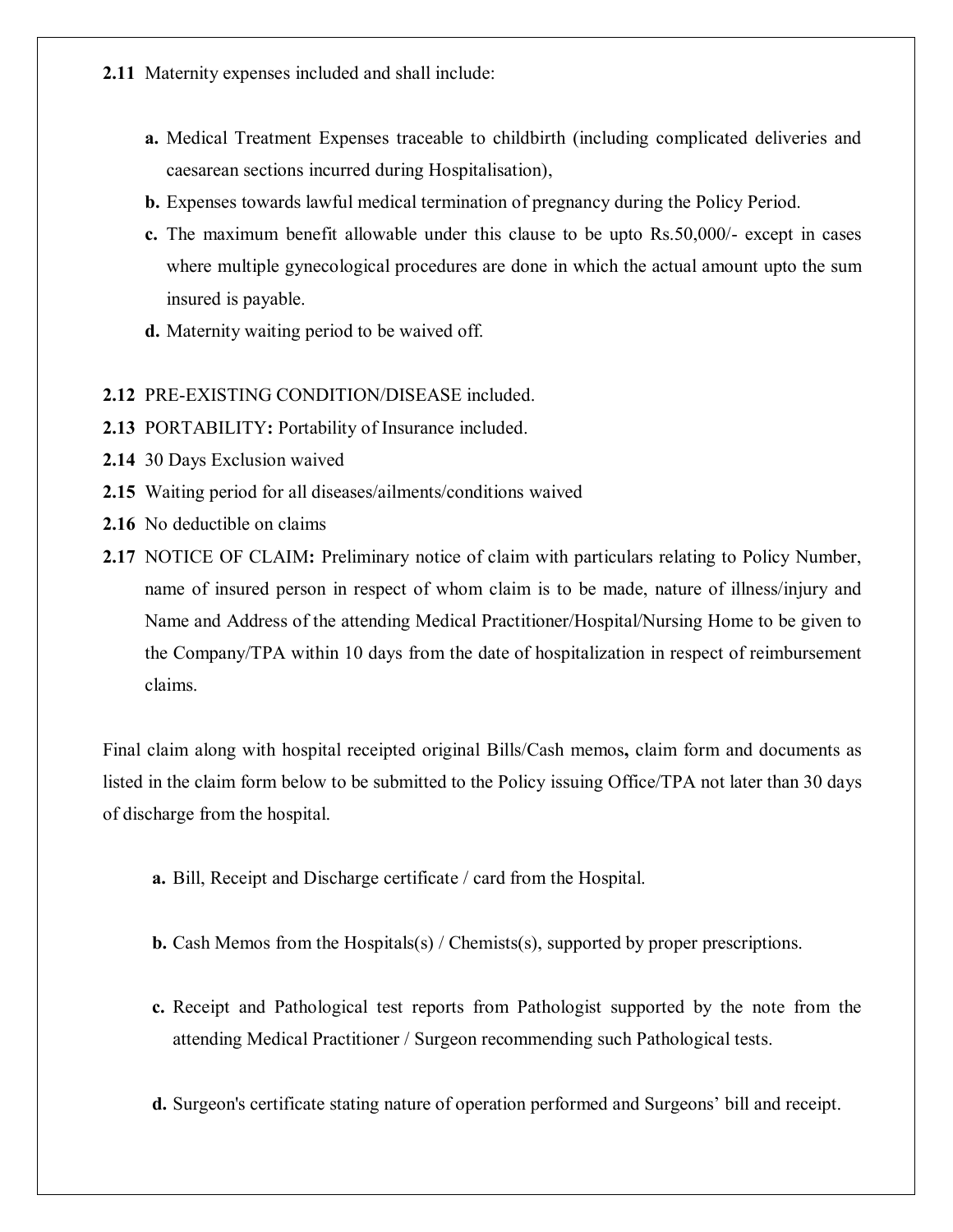- **e.** Attending Doctor's/ Consultant's/ Specialist's / Anesthetist's bill and receipt, and certificate regarding diagnosis.
- **f.** Certificate from attending Medical Practitioner / Surgeon that the patient is fully cured.

**Waiver:** Waiver of period of intimation to be considered in extreme cases of hardships where it is proved to the satisfaction of the Company/TPA that under the circumstances in which the insured was placed it was not possible for him or any other person to give such notice or file claim within the prescribed time limit.

- **2.18** CONTRIBUTION**:**If two or more policies are taken by Insured Person during a period from one or more insurers to indemnify treatment costs, Company shall not apply the contribution clause, but the Insured Person shall have the right to require a settlement of his/her claim in terms of any of his/her policies.
- **2.19** PERIOD OF POLICY: This insurance policy is issued for a period of one year.
- **2.20** NEWBORN BABY covered from day one.
- **2.21** GENETIC DISORDER**:** Persons with genetic disorder covered
- **2.22** ORAL CHEMOTHERAPY The cost of oral chemotherapy payable under the policy.
- **2.23** Illness wise limits waived off.
- **2.24** Age Limit for dependent children: 25 years or entering a job whichever is earlier for boy child. For girl child, until she gets married or enters in a job

## **EXCLUSIONS**

- **3.1 Permanent Exclusions:** Any medical expenses incurred for or arising out of:
- **3.1.1** Vaccination & Inoculation.
- **3.1.2** War Invasion, Act of Foreign enemy, War Like Operations, Nuclear weapons, ionizing radiation, contamination by radio activity, by any nuclear fuel or nuclear waste or from the combustion of nuclear fuel.
- **3.1.3** Circumcision, cosmetic or aesthetic treatment, plastic surgery unless required to treat injury or illness.
- **3.1.4** Cost of braces, equipment or external prosthetic devices, non-durable implants, eyeglasses, Cost of spectacles and contact lenses, hearing aids excluding cochlear implants, durable medical equipments.